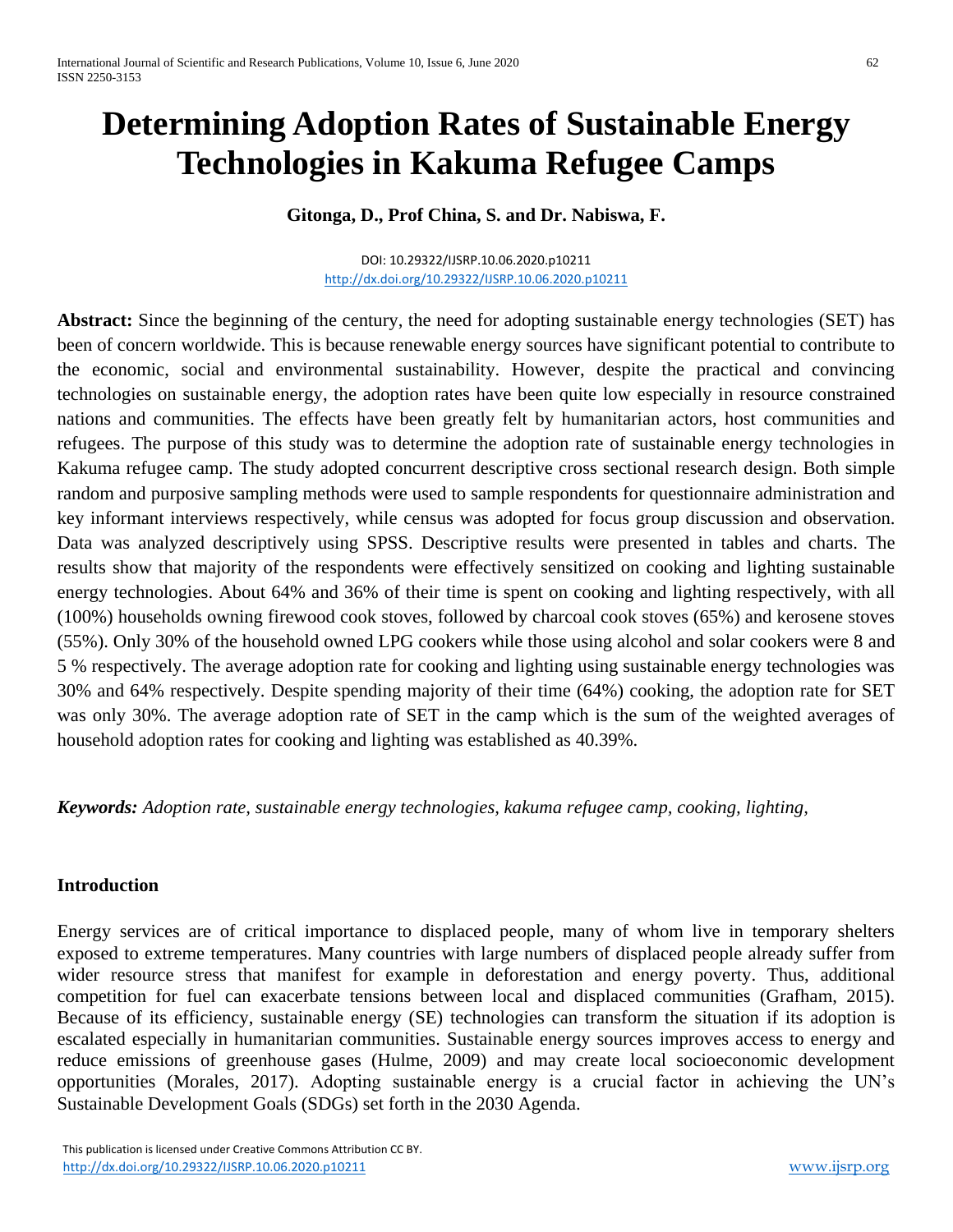#### **Current state**

Energy needs in humanitarian settings present complex social, development, and logistical challenges that require a robust solution. Around 90 per cent of the displaced people living in camp settings, don't have access to electricity and 80 per cent rely on traditional biomass for cooking that include wood, charcoal or animal waste (Grafham, 2015). Providing sustainable energy has long been a major challenge for local authorities, humanitarian agencies, local communities and refugees themselves (Lahn, 2015). Refugees generally have limited access to sustainable solutions. Most depend on insufficient humanitarian agency monthly supply of firewood or have to travel long distances to collect firewood.

This exposes, especially women and girls to the risk of attack or sparking conflict with host communities (UNHCR, 2016). The frequency of firewood collection was found to be an important proxy in both the refugee and host community groups for exposure to gender based violence (GBV) with evidence suggesting that there may be a reduction in the exposure to GBV with a reduction in the frequency of firewood collection (Rosenbaum, et al., 2015). In addition, the inefficient use of energy by displaced people in the world is a cause of premature death for 20,000 displaced people each year ( Lahn and Grafham, 2015).

In order to ensure safe access to fuel and energy, a set of activities that addresses the root causes of energy challenges in these contexts are required to help protect both people and the environment. A World Food Programme (WFP) initiative in Darfur, proved successful in limiting gender based violence and harassment, with 86% of women reporting less or no harassment as they switched from collecting firewood to using briquettes, improved stoves, and safer livelihood activities.

In many cases, host governments are recognizing the environmental damage and are now pushing for change, banning in-kind firewood distribution or requesting humanitarian agency support to transition refugees to alternative fuels (Mallet, 2016). Increased adoption and diffusion of Renewable Energy Technologies (RET) is critical in this context (Stern, 2007). The appeal of renewable energy has risen due to its potential for reducing dependence on energy imports (Valentin, 2011). At the same time, renewable energy offers possibilities for generating local environmental and health benefits along with the facilitation of energy access (Mahapatra and Gustavsson 2008).

However, there is limited policy and practice on sustainable and clean energy provision within the humanitarian community (Chatham House, 2015). This means that the energy needs of millions of displaced and refugee people are being met inadequately (GIZ, 2017) and inefficiently (Bailey, Lahn & Grafham, 2017), and not through the most effective or carbon-efficient interventions (Bensch, 2016). Globally, 87.9 % of refugees and displaced people cook with biomass in camps, 98.5 % of refugees and displaced people are off-grid in camps and refugees and displaced people spend a total of \$ 3,229 million annually on energy (MEI, 2018). Further, according to Bensch, (2016) only 11% have access to sustainable energy and the immediate benefit of sustainable energy through improved lighting and efficient cooking and heating.

Several challenges exist for long-term energy planning in humanitarian settings. One of the main challenges to providing durable solutions of energy access to displaced populations lies in the different approaches taken by humanitarian and development actors (Gunning, 2014). On the one hand, humanitarian agencies try to meet the acute needs of refugee populations in the fastest possible way, mostly providing free resources directly to the populations (Morales, 2017). Another common challenge is the legal status of the refugees that result in lack of accessing work permits. In other cases it is the political instability and local political leaders seeing sustainable energy access in humanitarian settings as a threat to the stability of their own countries because it indicates that the settlements are becoming formalized (Franceschi, Rothkop & Miller, 2014).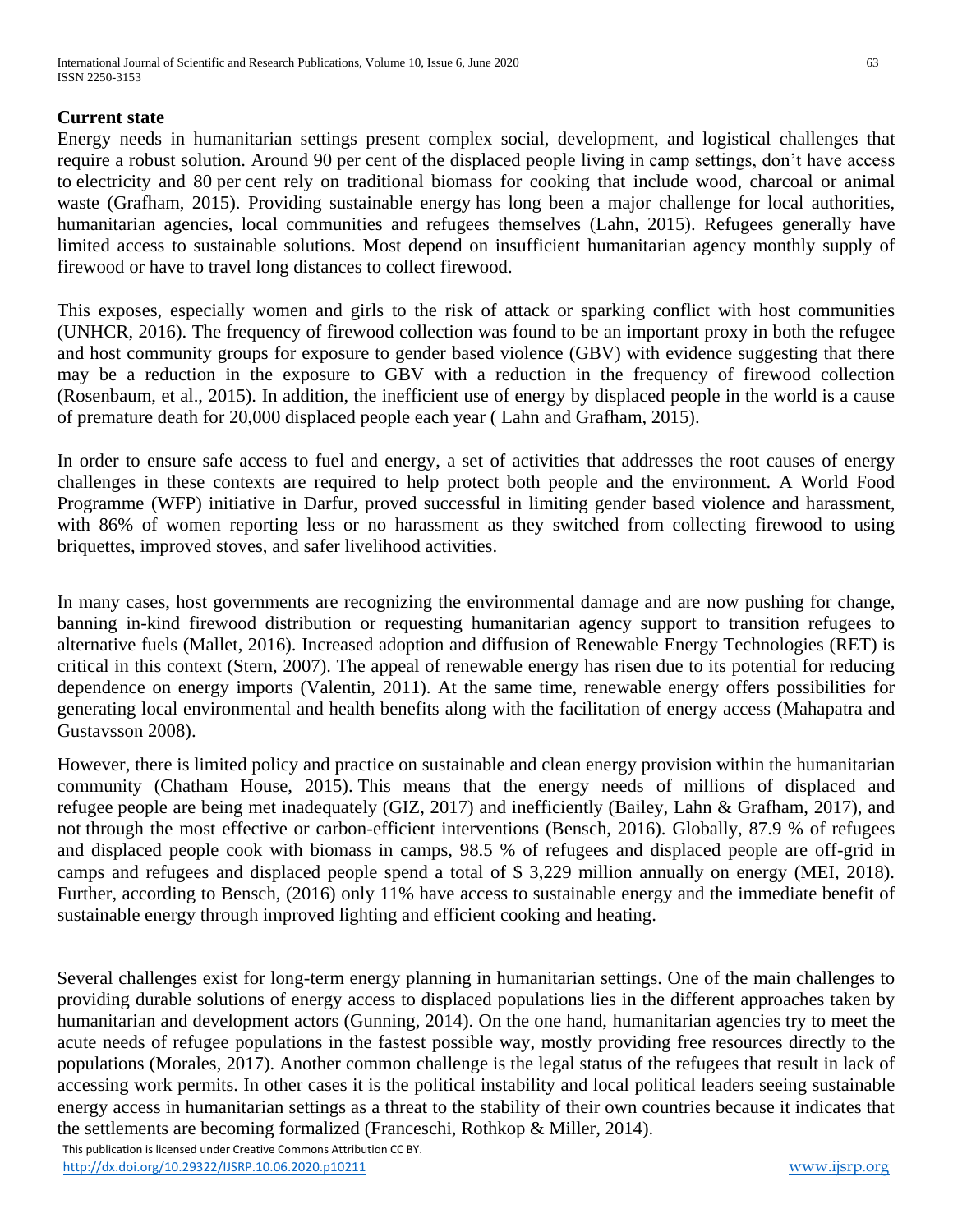Over reliance on biomass fuel sources drive refugees into clearing trees and vegetation cover. A Kenya Forestry Research Institute report indicate that formation of Kakuma Refugee Camp led to depletion of trees and vegetation cover in the region, causing massive devastation of environment (KEFRI, 2008) . Absence of sustainable fuel supplies also impact negatively on nutritional standards as refugees barter-trade away their limited food rations with local charcoal (WFP, 2010).

## **Theoretical underpinning**

The theory of planned behavior (TPB) and the theory of reasoned action (TRA) are some of the most widely cited and applied behavioral theories. TPB consists of three conceptual determinants of the adoption of a new technology, these include the attitude towards the technology, social factors like the perceived social pressure on either to use or not to use the technology and facilitating conditions such as availability of government support and technology support. According to Brown, Massey and Burkman (2002) the theory states that both attitude and social factors are important determinants of peoples intention to adopt technology.

The theory of reasoned action on the other hand provides a model and explains how and why attitude affects behaviour (Ajzen & Fishbein, 2017). According to the theory, intention to perform certain behaviour precedes the actual behaviour. This intention is known as behavioral intention, and comes as a result of the idea that performing behaviour will lead to a specific outcome (Azjen &Madden, 2016).

The TRA is applicable in this study to conceptualize human behavioral pattern in a decision-making process on selecting a suitable sustainable energy solution. It is helpful in predicting that decision by refugee households to select the most favorable sustainable energy technology is pegged on behavioral intentions, which are a function of an individual's attitudes. The subjective social norms surrounding the performance of sustainable energy, the individual's perceptions of ease with which the cooking can be performed with different fuel choices and the individual's attitudes on different cooking and lighting.

#### **Information gaps**

Despite extensive research in the area of sustainable energy, majority of these studies have been carried out by humanitarian agencies whose findings are based on an insider's eye in line with donor funding opportunities. A study by Mamuye, Lemma, Woldeamanuel, (2018) focused on gender aspect influence on adoption of improved cooking stoves which was narrow in scope since it studied a single aspect of wider renewable energy drivers. Further the study was carried in an Ethiopian and not a Kenyan context. The study by Jan *et al.* done in Pakistan and Troncoso *et al.* in Mexico were done in a different setting distinctive from Kakuma refugee camp in Kenya.

A survey by Lahn and Grafham, (2016) on the influence of aesthetics on adoption of solar power found out that the aesthetics of solar panels was mentioned by 40% installers as a key factor when selecting a panel to recommend to homeowners. However, the study targeted home owners who are endowed with resources unlike refugees who rely on humanitarian aid. This study sought to fill the gap by assessing holistically the determinants of adoption rates of Sustainable energy technologies in Kakuma refugee camps.

Majority of literature employed only applied qualitative methods to draw findings and conclusions. This has limitations. This study adopted concurrent descriptive cross sectional research designs to produce findings which are more informative. Despite an increase in the number of energy-related activities in recent years, there appears to have been limited literature of their impacts on the refugee setup. There is however huge literature confirming that sustainable energy offers a good and sustainable potential to contribute to the energy needs of modern society if improved production and consumption technologies are used.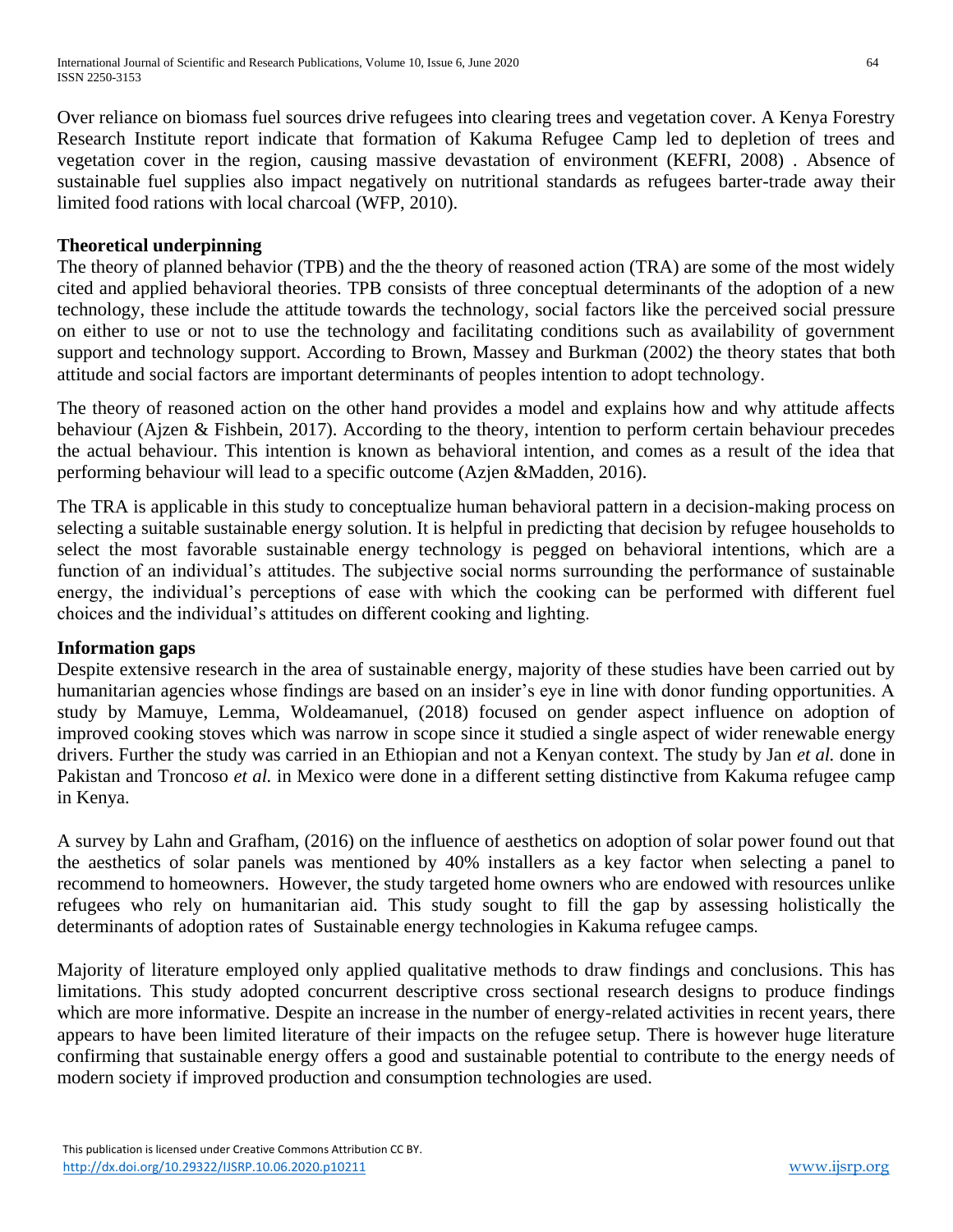Access to modern energy is a basic human need, but more so for displaced people who are more disadvantaged often due to inadequate access to safe, secure and reliable energy. In refugee camps, sustainable energy solutions will not only generate many benefits for camp inhabitants, but hosts, camp operators, and for the environment as well. Appropriate energy technologies properly delivered offer opportunities for improving conditions and self-reliance of refugees. While SE technologies are available adopting them has been a major challenge for humanitarian actors and refugees themselves yet there exists limited empirical studies to address this concern. A better comprehension of the refugees actual situation is needed and yet a few studies address this crucial issues. The goal of this study was therefore to determine the adoption rates of sustainable energy technologies in Kakuma refugee camps.

# **Research Design**

This research adopted concurrent descriptive cross sectional research design. The choice of this research method was primarily to collect qualitative data to illustrate quantitative findings. This enabled the researcher to collect both quantitative and qualitative data that focused on generating detailed information regarding the key aspects.

### **Study Population**

As of August, 2019 Kakuma refugee camps had 191,500 refugees (UNHCR (2019) out of which 1000 formed the study population. Further, the study did a census to 13 zonal leaders in the camps for focused group discussions, selected 29 lead persons drawn from UNCHR implementing agencies and did a census for 10 sustainable energy market organizations.

# **Sampling Strategy and Sample Size**

The current study employed simple random sampling technique to sample refugees in Kakuma refugee camps. Purposive sampling was used to select UNHCR implementing partners. In choosing the sample for FGDs, and observation, census was used. The Slovins statistical formula was employed to obtain the study sample size as follows.

$$
n = \frac{N}{1 + N(s)}
$$

 $1 + N(e)^2$ 

Where;  $n=$  sample size, N=Population,  $e =$  level of precision

 $n=1000 / (1+1000 (0.05)^{2}) = 286$  respondents

For focus group discussion, census design was used since the population of interest was smaller. However for interview, 29 lead persons drawn from 42 implementing partners in Kakuma.

# **Data Collection Instruments and Procedure**

Primary data was collected using questionnaires, interview, focus group discussion guide and observation checklist which were administered by the researcher with the help of research assistants. Quantitative data was collected by use of structured questionnaire. The questionnaires were constructed with closed and open-ended set of questions with a five-point Likert scale and administered to 286 respondents. The research instruments were first pilot tested in a study involving 30 refugees drawn from resettlement camps that were not part of the sampled population. The pilot study was undertaken to gain feedback on clarity and validity of the instruments and time taken by respondents.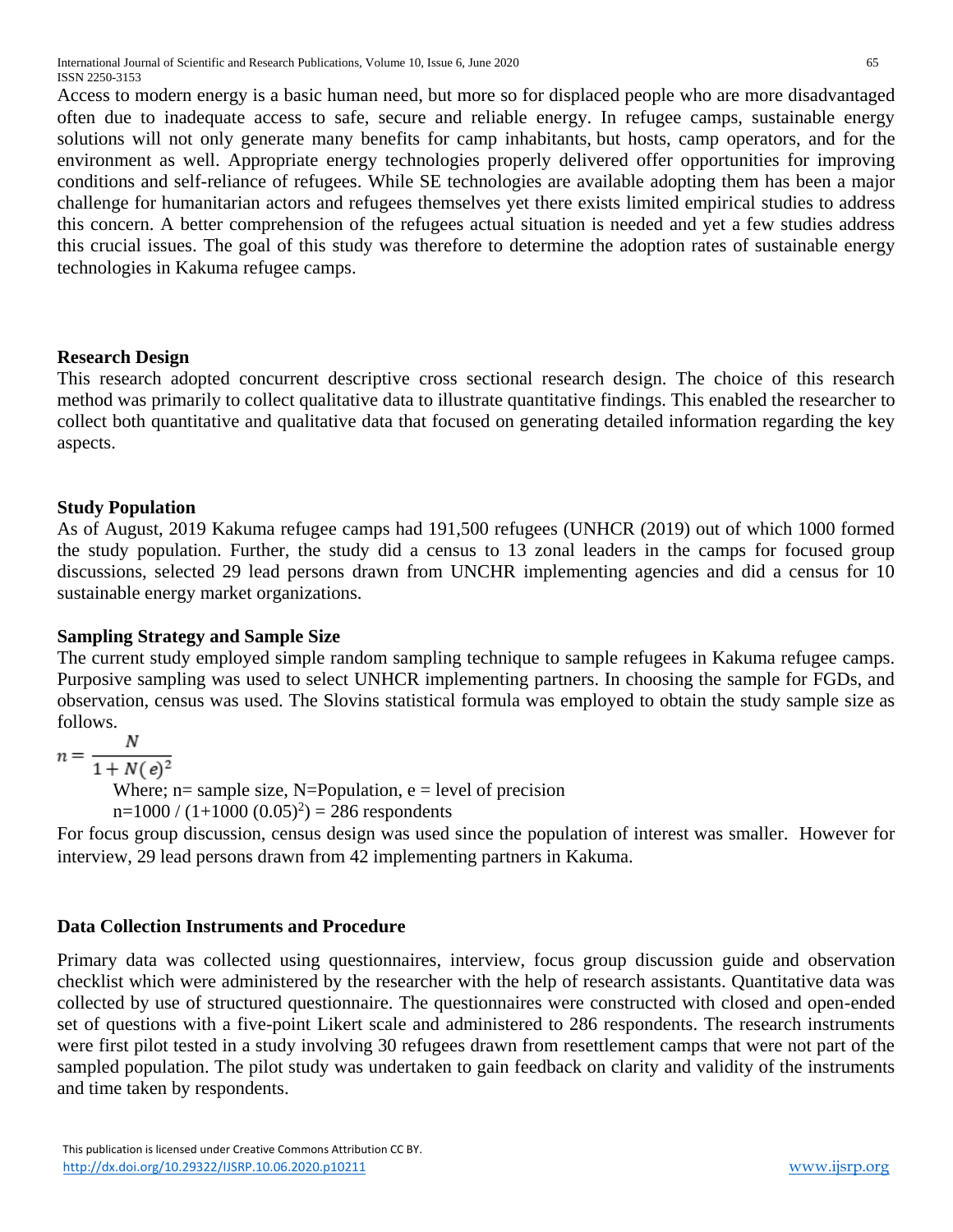International Journal of Scientific and Research Publications, Volume 10, Issue 6, June 2020 66 ISSN 2250-3153

For open-ended questionnaires the respondents were required to use their own words to answer questions, whereas in closed-ended questionnaires pre-written response categories were provided. The questionnaires were administered using 'drop-and-pick' method. This provided convenience and efficiency in the process of data gathering. For Key Informant Interviews, an interview schedule was used to conduct a set of the oral questions during the interview. Before the interview, the interviewer gained a rapport with the respondent. The respondents answered identical questions at individual level to maintain confidentiality and to control bias among the respondents.

Two focus group discussions comprising 7 and 6 zonal leaders respectively were used to explore their ideas on ownership and adoption of new cooking and lighting technologies. The topics for discussion were modeled from the research questions, questionnaires and interview schedule.

Observation was used to explore the SE technologies in the Kakuma market place where all the 10 SE market organization were visited, observed and photographs taken.

Secondary data was used to supplement the primary data collected and identify critical grey areas the study sought to fill. The sources of data reviewed included journals, publications, online reports and statistics from the government ministries such as energy and donor agencies working in Kakuma refugee camp. The secondary data was useful in corroboration of the study findings.

# **Data analysis**

Quantitative methods of data analysis were used to analyze the data collected. Quantitative information was analyzed through statistical procedures. Pearson's correlation analyses was used to explore the relationships among determinants of adoption rates of SET and SET adoption rates. The adoption rates of SET were determined as follows:

 $A_{\text{set}} = W_{\text{c}}A_{\text{c}} + W_{1}A_{1}$  (3.1)

Where

Aset is the adoption rate for SET

Wc is Cooking weight

Ac is adoption rate of SET in cooking

 $W<sub>1</sub>$  is lighting weight

 $A<sub>l</sub>$  is adoption rate of SET in lighting

Weights were determined based on the average duration required for cooking and lighting as obtained from the field where

……………………………………………………………………(3.2)

……………………………………………………………………(3.3)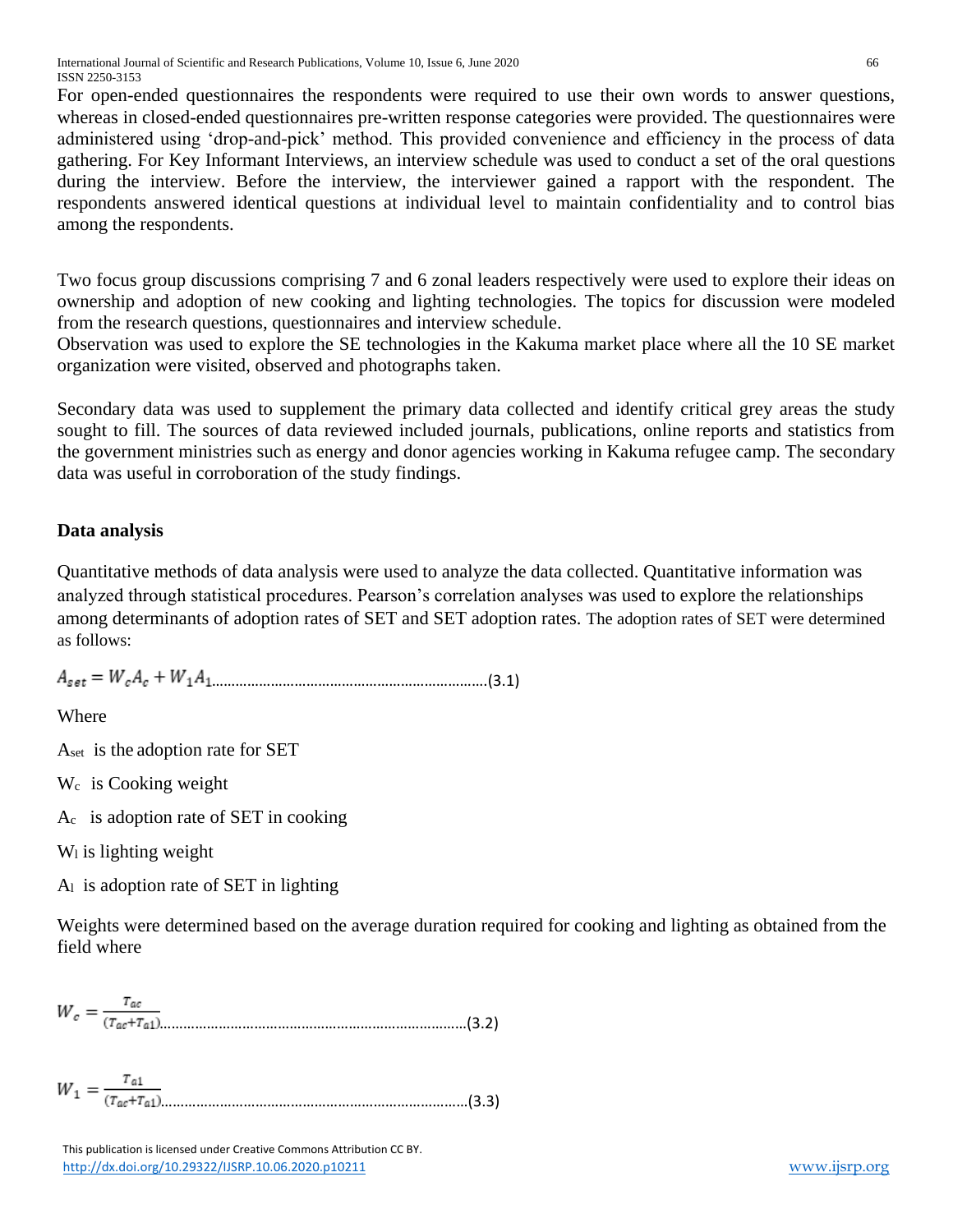Tac is the average time the household spends in cooking

Tal is the average time the household spends in lighting

The adoption rates for cooking was determined in % based on the field data as follows:

……………………………………………………………(3.4)

Where

CC is % of time cooking with charcoal

CE is % of the time cooking with ethanol

CL is % of the time cooking with LPG

The adoption rates for lighting was determined in % based on the field data as follows

…………………………………………………………….(3.5)

LB is % of time lighting using battery torch

LR is % of time lighting using rechargeable torch

LS is % of lighting using solar home system

Qualitative data generated from the interviews, FGDs and observation were used to illustrate the quantitative findings.

Data presentation was done by the use of charts, percentages and frequency tables. Inferential statistics were used in drawing conclusions

#### **Results and Discussion**

#### **Awareness of sustainable energy technologies**

Awareness was considered important as it influences the adoption of sustainable energy technologies. The results showed that 93% and 85% of the respondents had been sensitized on cooking and lighting sustainable energy technologies while 87% of the respondents had been sensitized on both lighting and cooking sustainable energy technologies. The results indicate the respondents have been exposed to sustainable energy technologies and thus can make informed responses. One informant remarked that;

*Majority of us have been introduced to modern cooking technologies that use less energy and do not produce smoke thus good for our health. Also many private companies have sensitized us on their products such as D- light that is being used by a good size of refugee household.*

Effectiveness of sensitization on sustainable energy technologies is demonstrated by the fact that 98% understands the basis of sustainable energy. This implied that majority of the respondents had exposure expected to enable them access requisite information and knowledge about sustainable energy technologies. This further explains that the sensitization focused on the key drivers for sustainable energy technologies that include human and environmental health. One key informant said that;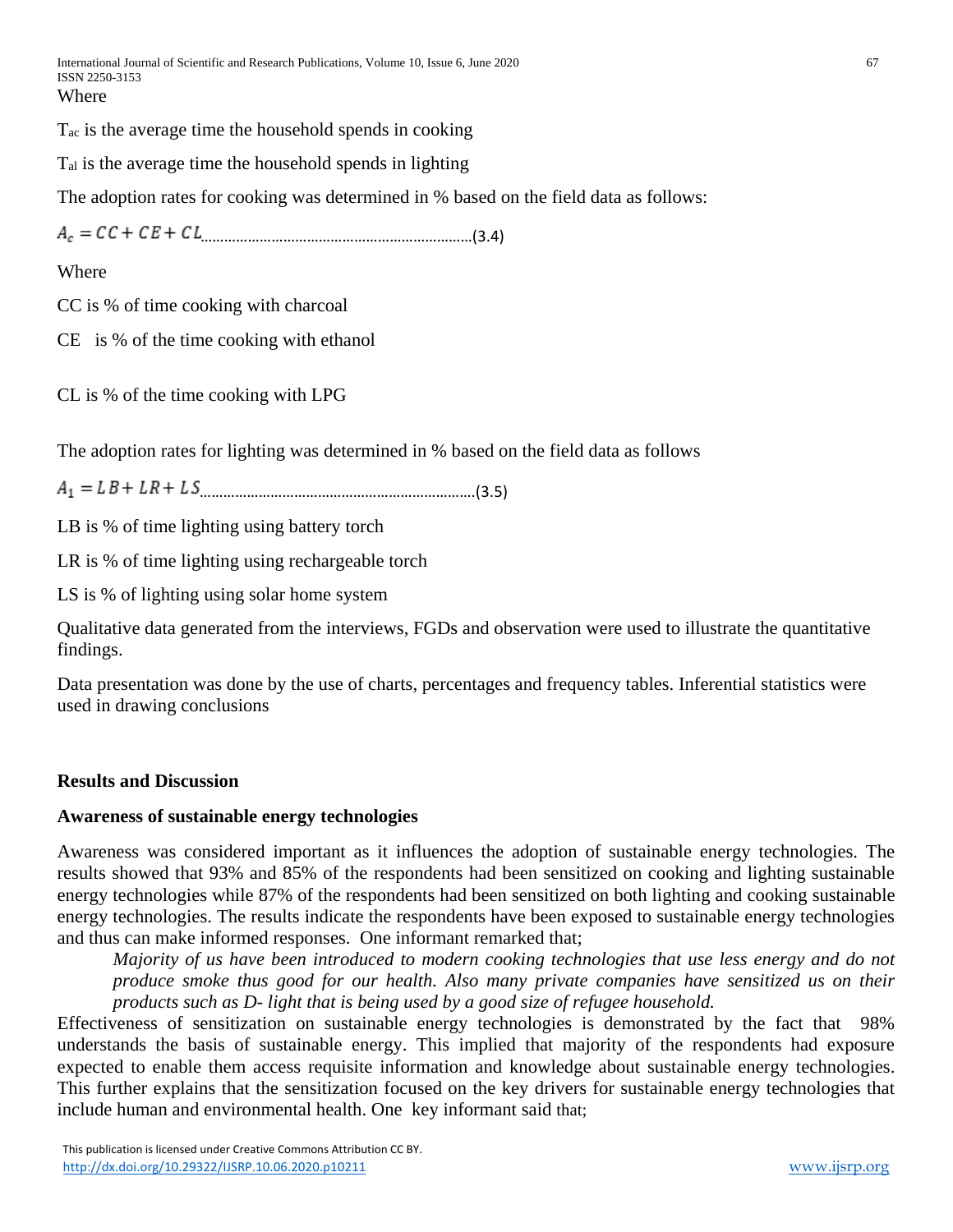*The sensitization programs by SNV are geared toward understanding what is sustainable and what is not sustainable. They actually provide manuals on the health and environmental benefits of cooking and lighting sustainable technologies.* 

It was observed that the respondents had training materials that detailed the benefits of clean cooking and clean lighting. Based on a focus group discussion it was evident that most of the respondents sensitized understood sustainable energy technology as they could identify sustainable technologies in the context of the camp settings. One of the discussants remarked that:

*In the camp, the most appropriate lighting solution is a 3 bulb solar home system to cater for the light requirement in the bedroom, kitchen and family common area. This can be afforded by majority of the families if the initial payment is converted to PAYGO plan*

These findings are corroborated by Akinwale and Adepoju, (2019) who showed that creating awareness and knowledge about renewable energy, adequate government policies, trust, peer-effect, development of renewable energy markets and technology acceptance factors are all positive and statistically significant in influencing the willingness to adopt renewable energy technologies among the micro and small enterprises.

# **Time Spent on Cooking and Lighting**

Time spent on cooking and lighting was considered important as a weighting factor in determining household adoption rates. Results show that the average time spend in cooking is seven hours that represents 64% of the time energy is required in a household for cooking and lighting while the average time spend in lighting is four hours that represents 36% of the time energy is required in a household for cooking and lighting. Many factors explain why there is much time spent in cooking including time spent to gather fuels, inefficient cook stoves and the fact that cooking energy is used for other social benefits like heating and family gathering round fire places. During an interview one key informant remarked that;

*While the firewood distributed to the refugee serves for their cooking needs, also serves other indirect benefit like promoting socio cohesion, keeping snakes away and general security.*

A report by GIZ, (2017) corroborates the findings with the results that showed the average time taken by the households to prepare a whole-meal for a house size of 6-8 individuals is 5-6 hours on traditional three stone oven. According to United Nations High Commissioner for Refugees. (2017b), the household vulnerability study established the median household size in Kakuma Refugee camps is 6-7 individuals.

# **Level of Ownership of Cooking and Lighting Technologies**

The level of ownership of cooking and lighting technologies was considered in corroborating the findings of the household adoption rates for cooking and lighting technologies.



 This publication is licensed under Creative Commons Attribution CC BY. <http://dx.doi.org/10.29322/IJSRP.10.06.2020.p10211> [www.ijsrp.org](http://ijsrp.org/)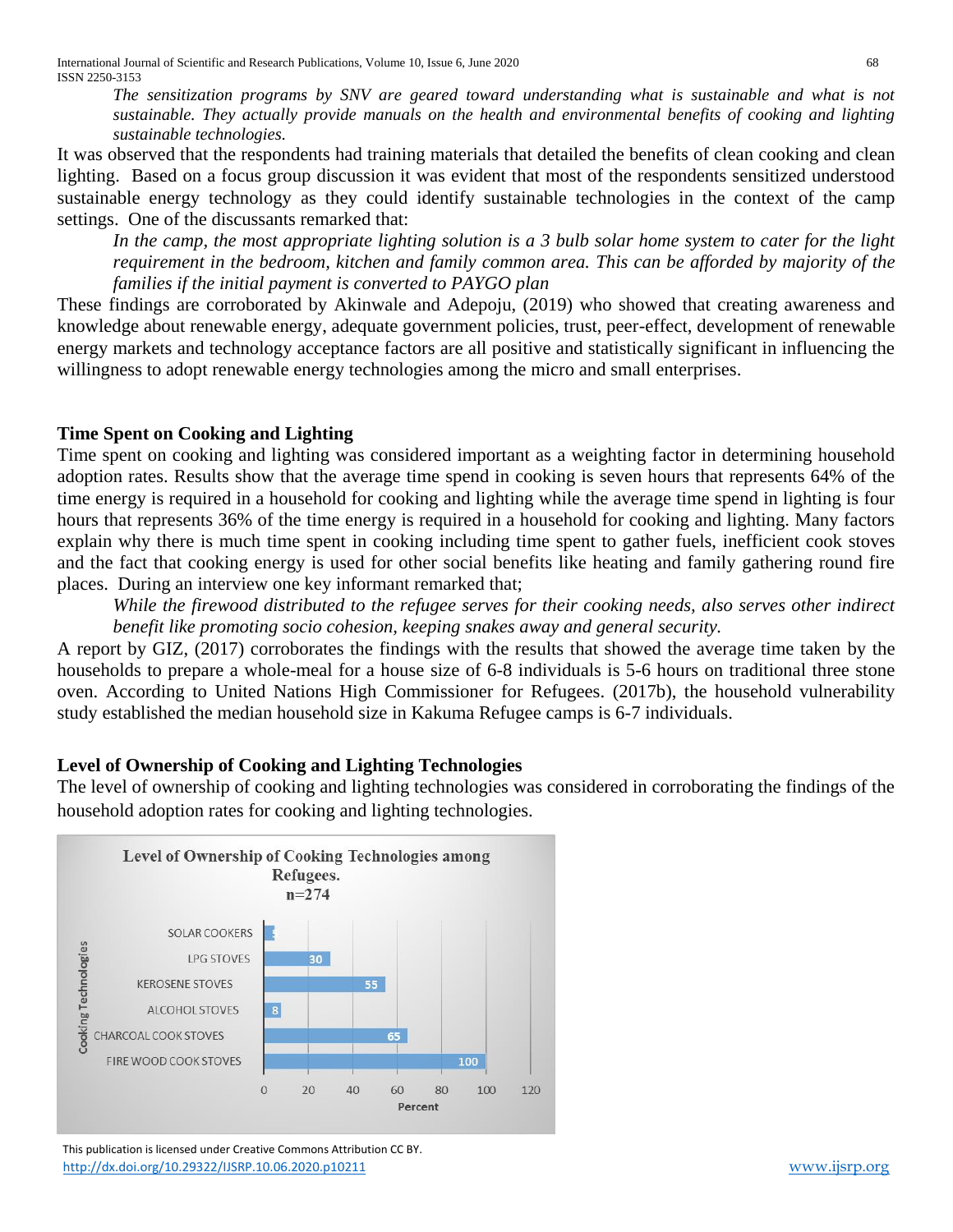#### **Figure 1: Level of Ownership of cooking technologies among the respondents in Kakuma Refugee Camps**

The Kakuma refugee population owning firewood cook stoves is high indicated by 100 percentage. In the households, 65% of the population own charcoal cook stoves, 55% own kerosene, 30 % own LPG stoves while only 8 and 5 percent own alcohol stoves and solar cookers respectively. The high level of ownership of firewood and charcoal cook stoves can be motivated by the fact that the UNHCR provide free firewood to the refugee as an aid and that firewood and charcoal are readily available from the host community. Low adoption of the alcohol stoves and solar cookers can largely be explained by the unreliability of the supply of the bioethanol in the market, high cost of the solar cookers and that cookers can only be used during the day and when there is sunlight.

A study by Stockholm Environment Institute (2016) on the journey to clean cooking corroborates the findings with its conclusion that the main motivating factors for buying a stove were the prospect of saving money and/or fuel, added convenience, and the aesthetic and aspirational appeal of the stove.

The duration of stay in the camp was important in establishing its relationship with the adoption rate. Irrespective of the length of stay in the camp, population owning firewood cook stoves remained high indicated by 100 percentage. This is largely explained by the fact that firewood is what is provided by the UNHCR as the humanitarian assistance in energy in the Camps. However, the population owning charcoal cook stoves within the households varied with the length of stay as indicated by about 89 % for those who had stayed below 5 years and about 48% for those who had stayed over 21 years. One key informants stated that;

*The emergence of affordable new cook stoves that uses both charcoal and fire wood has led many refugee household abandon fire wood cook stoves.* 

In addition, the population owning kerosene cook stoves within the households varied with the length of stay as indicated by about 11% for those who had stayed below 5 years and about 80% for those who had stayed for over 21 years. One FGD discussant remarked that;

*The new refugee arrivals are being discouraged from using the kerosene cook stoves in the camps. But for us who have been here for long and own the stoves and given we can get quantities of paraffin as per our abilities, we find it difficult to discard them.* 

The population that owns the alcohol and solar cook stoves is low irrespective of the length of stay in the camp as indicate by an average of about 7 and 4 percentage respectively.

On the other hand, the population owning tin lamps within the households in camps was found to be high indicated by 96%. In the households, 85% of the population own battery torch, 60% own rechargeable torch and only 5 percent own solar home system. The low cost of acquisition of tin lamps and reliability of kerosene supply within the camps explains the high level of ownership of tin lamps. Moderate ownership of battery and rechargeable torches is motivated by the aesthetics and relatively low cost as compared to solar home systems. One FGD discussants remarked that;

*Most of us own tin lamps because they are affordable and we can get kerosene amounts according to our ability. We use torches for security purposes. On the issue of solar home system the high cost is the limiting factor in acquisition.* 

Ownership of tin lamps and battery torches remained high across all the year of stay bands while the ownership of solar home system remained low across all the year of stay in the camp. This is because the tin lamps and battery torches are relatively affordable to refugee population as opposed to the solar home system. The affordability contributes to the high level of ownership.

# **Level of Adoption of Cooking and Lighting Technologies**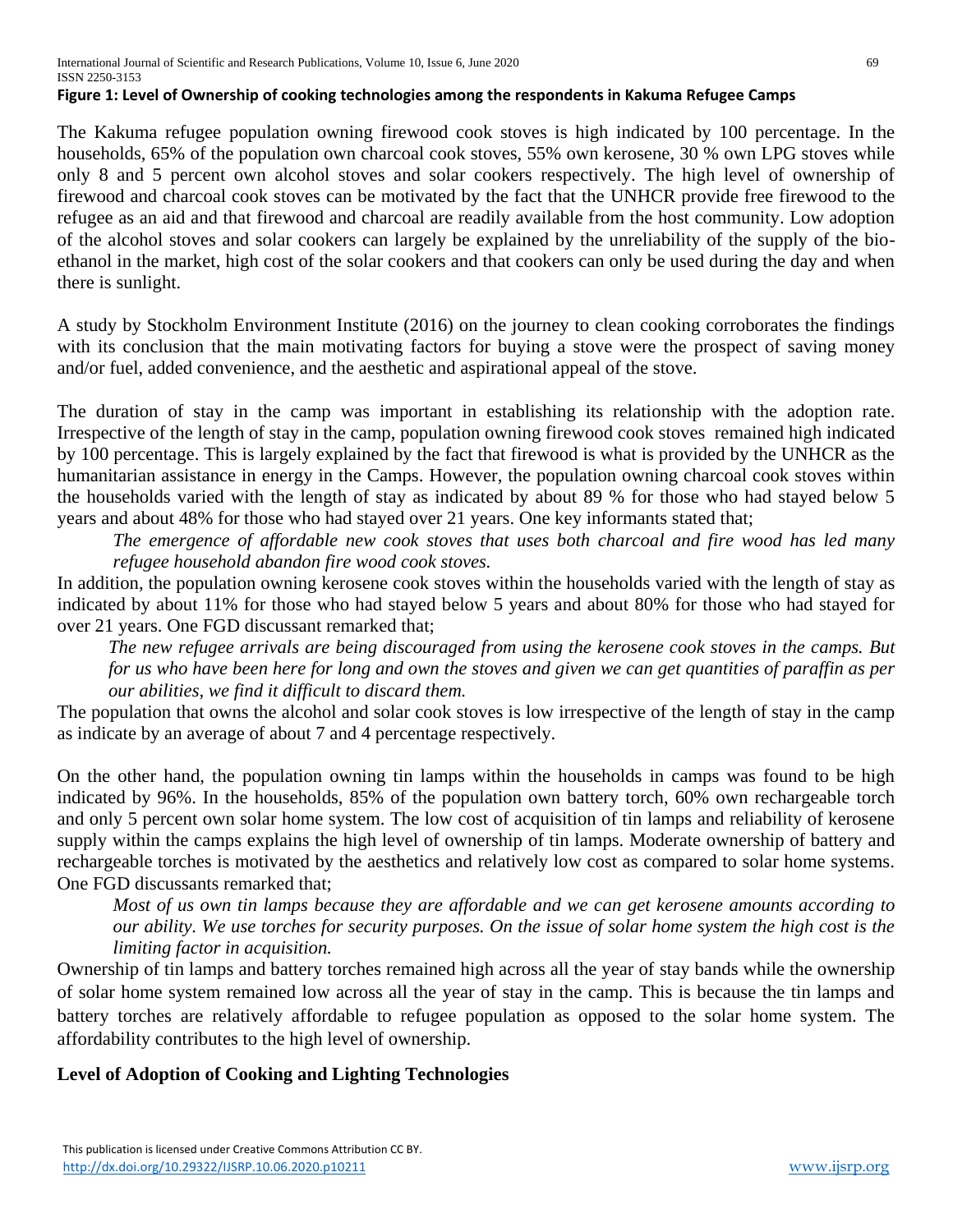The level of use in percentage of time spent using cooking and lighting technologies to address their daily cooking and lighting needs was used to establish the baseline household adoption rates for cooking and lighting.



**Figure 2: Average Household Adoption Rates for Cooking Technologies in Kakuma Refugee Camps**

The population in Kakuma refugee camps meets 60% of their cooking energy needs using firewood, about 25% of the cooking energy using charcoal, 10% using kerosene and only about 5% using LPG and ethanol combined. The average household adoption rates of SET in cooking which comprise the percentage of the time the energy demand is met through charcoal , ethanol, LPG and solar was about 30%.

The figures on the level of use of charcoal compares with the national averages as shown in the Kenya cooking sector study 2019 where 65% of households in Kenya use wood as the primary cooking fuel. The national averages on LPG at 19% and charcoal at 10% differ with Kakuma averages due to poor infrastructure that hinders delivery of LPG, limited distribution channels of LPG and the fact that charcoal is readily available from the host community.

With regard to average adoption rate for lighting technologies, the population in the camps meet 50% of their lighting energy needs using battery torches. In the households, 35% of the lighting energy is met using tin lamps, 10% using rechargeable torches and only 4% using solar home system. The average household adoption rates of SET in lighting which comprise the percentage of the time the energy demand is met through battery torches, rechargeable torches, and solar home systems was established as 64%. One FGD discussant remarked that;

*The use of torch batteries is preferred because torches are affordable and batteries provide sufficient warning sign that allows us time to prepare for replacement. Tin lamps though affordable are being discouraged by UNHCR and majority of us are heeding to the advises.* 

The average adoption rate of SET in the camp which is the sum of the weighted averages of household adoption rates for cooking and lighting was established as 40.39% . This implies on average the households uses SET 40.39% of the time in meeting cooking and lighting needs. The other times 59.61% households use inefficient fuels to address the cooking and lighting needs. This translates to the length of time the household are exposed to health hazards and generates green house gases due to smoke as a result of cooking and lighting.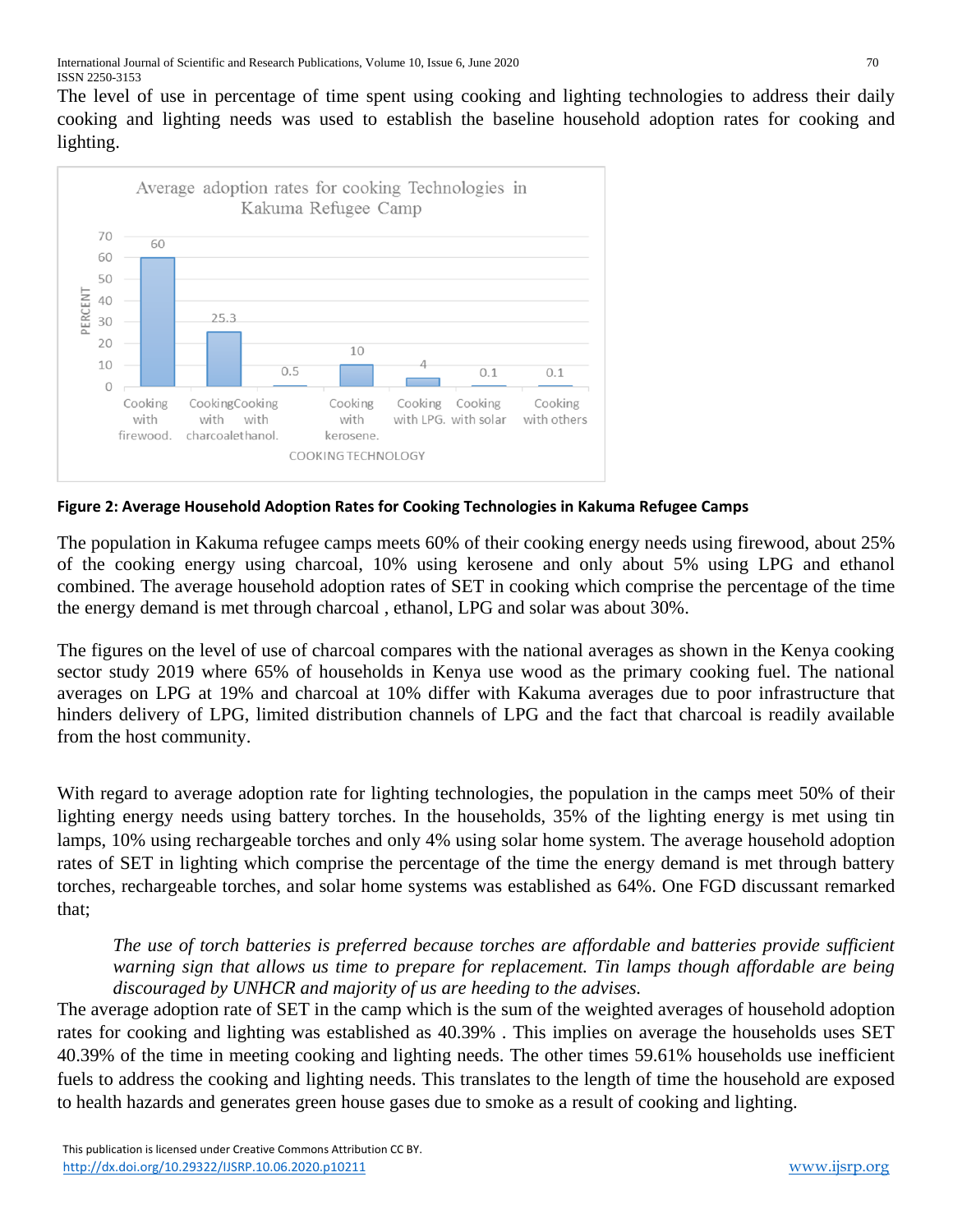### **Descriptive Analysis of Adoption Rate**s

The population using cooking stoves within the households in refugee camps is moderate as indicated by a mean of 3.56 and standard deviation of .455. Many factors explain why there is low adoption of cooking stoves including family size and cost of fuel among others. One key informant remarked that;

*The small cook stoves are insufficient for family size 5 and above. We prefer to use firewood on a three stone fire which can be adjusted to fit our different sizes of cooking pots.*

The number that had adopted the use of solar systems for lighting is small as indicated by a mean of 2.47 and standard deviation of .386. This is explained by the fact that solar technologies have not been regularized and many refugees have low confidence on their durability. Equally, the high affront cost that is beyond the means of the many refugees limits the adoption of solar home system. One FGD discussant remarked:

*Solar technologies have no common benchmark. Today we have sunken lights, yesterday we had Azuri light and the list goes on and on. What is the real difference? Which one is better than the other and has value for money?* 

Many studies have opined that achieving universal energy access will require policies that address not just the energy sector (Dieperink, Brand, Vermeulen, 2005) but also regulatory, financial, and infrastructure policies that lower the cost of grid and off-grid electricity and clean cooking solutions (Pachauri et al., 2013).

The population using solar systems is low as indicated by a mean of 2.21 and a standard deviation of 1.123. The low level of solar cookers is expected due to the increased time for cooking, unreliability of solar and also initial cost. One key informants remarked as follows:

*Solar cookers cannot be used for all food types and they tend to increase the cooking time and consequently altering the food taste. To adopt such a technology will also require a shift on the cooking habits. We take tea at 7am, and if I was to use solar cooker it will require me to wait until 9am when we have sun and thus getting late for my business.* 

A research outcome by Bergasse and Paczynski,(2012) corroborates the findings with the study conclusion that solar cooking can be very effective but has restricted potential, as experience shows that even among users familiar with solar cookers it generally only meets around 25–33 percent of cooking needs. It relies on high levels of sunshine and appropriate placement.

There is high usage of solar systems in electronics devices by households within the camps as indicated by a mean of 4.35 and a standard deviation of 0.699. This could be as a result of increased demand for communication between refugees and their relatives abroad and multi-purpose nature of telephone for money transfers, business transactions and information. One FGD discussant remarked:

*My telephone must be fully charged at all times to keep in touch with my other members of family in Southern Sudan. My phone enables me to monitor the peace process in my country and this brings hope that one day we shall unite.*

A study by Hargreeves, (2017), that corroborates the findings concluded that the entry-level solar products are common, but these meet only the most basic lighting and charging needs.

The study found a high usage of battery for lighting within households as shown by a mean of 4.96 and a standard deviation of 0.188. This high adoption is largely due to availability of a wide range of sizes of battery torches of differentiated cost that are affordable within all economic strata's in the refugee camps. Also this can be explained by the fact they are easy to use and serve as an emergency lighting option.

One key informant remarked: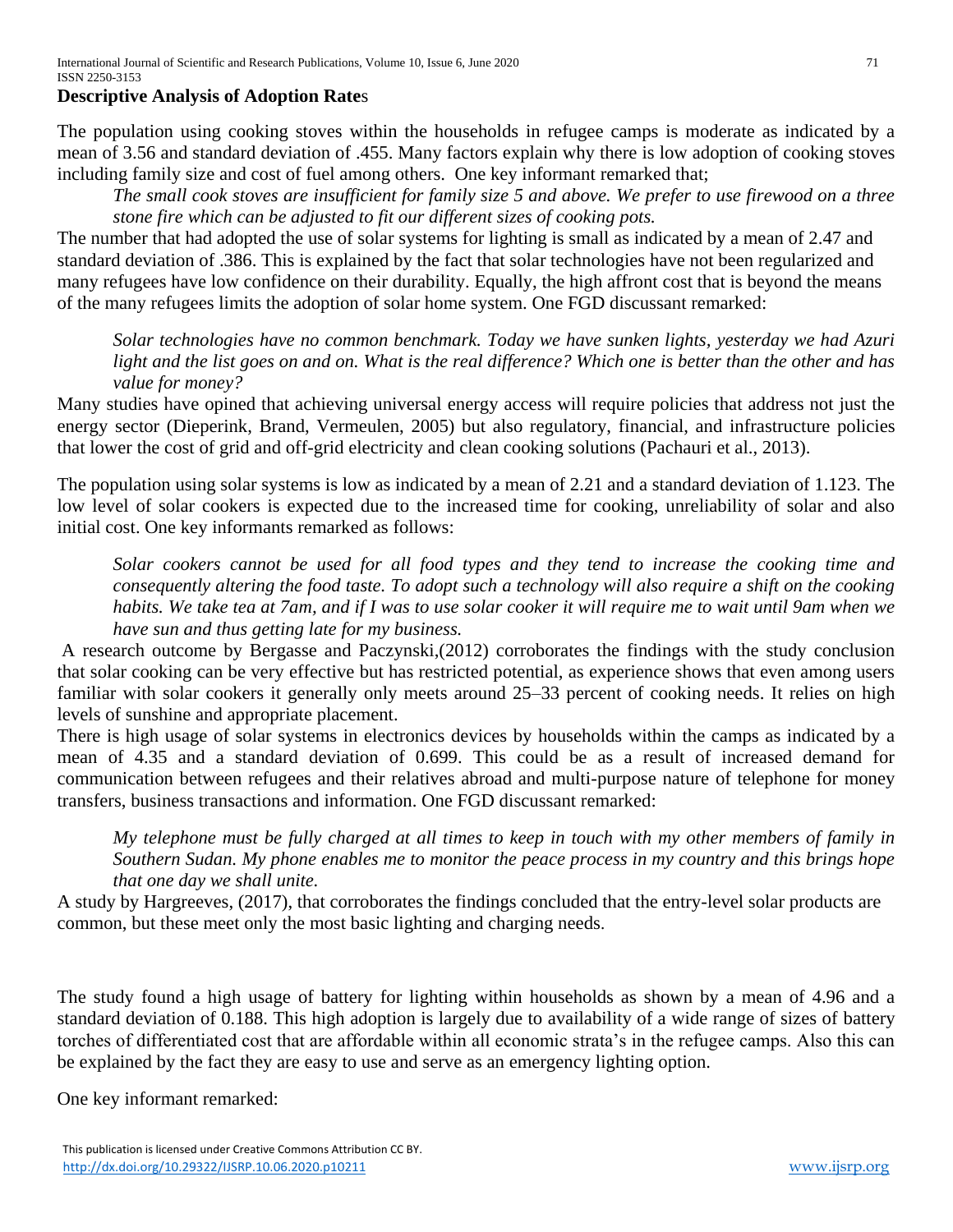International Journal of Scientific and Research Publications, Volume 10, Issue 6, June 2020 72 ISSN 2250-3153

*Refugees need to keep touches for basic lighting and in case of emergency. When a woman gets labour at home where most deliveries occur, it is important to have a touch to ensure safety during delivery.* 

The study agrees with Global Village Energy Partnership (GVEP) international field survey in Dadaab refugee camp (2015) which concluded in the Dadaab camps in Kenya, 61 per cent of households rely on no more than a torch for lighting.

#### **Conclusion**

The adoption rate for cooking using sustainable energy technologies is only 30% compared to 64% adoption rate for lighting, yet the household spent most (64%) of their time cooking compared to only 36% on lighting. The results of this study may enable sustainable energy market organization design effective strategies to stimulate adoption of sustainable technologies for cooking as well as for implementing partners to further formulate humanitarian programs aimed at improving sustainable energy provision in refugee camps. This study has added to the volume of literature from Africa on determinants of adoption rates of sustainable energy technology. It also lays foundation for further academic inquiry on diverse facets of humanitarian work in refugee camps and in the general energy targeting the poor.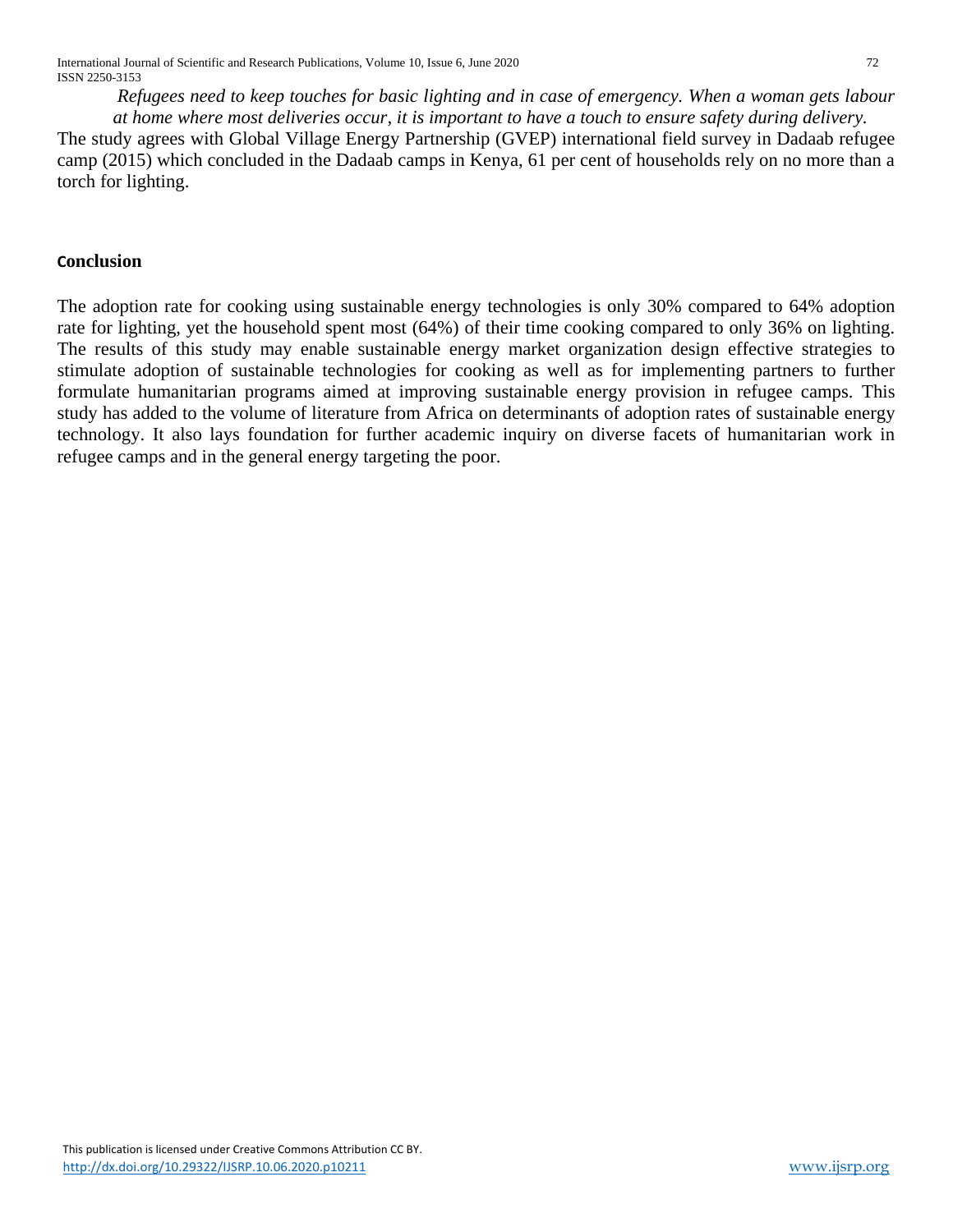### **References**

- Ajzen, I., & Fishein, M. (2017). The prediction of behavioral intentions in a choice situation, *Journal of Experimental Social Psychology, 5*(1969), 400-416. Retrieved from https://doi.org/10.1016/0022- 1031(69)90033-X
- Akinwale, Y; & O, Adepoju. (2019). Factors influencing willingness to adopt renewable energy technologies among micro and small enterprises in Lagos State Nigeria, *International Journal of Sustainable Energy Planning and Management* Vol. 19 2019.
- Bailey, R., Lahn, G. & Grafham, O. (2017). *Policy, advocacy and host country resilience: supporting national and local development plans*. Background paper for 'energy for displaced people: A global plan of action for sustainable energy solutions in situations of displacement, Berlin 15–16 January 2018.
- Bensch, J. K. (2016). *Impacts of rural electrification in Rwanda.* Rwanda: Ruhr Economic.
- Chatham House (2015). The Royal Institute of International Affairs. London: Author.
- Dieperink, C.; Brand, I.; Vermeulen, W. (2005). Diffusion of energy-saving innovations in industry and the built environment: Dutch studies as inputs for a more integrated analytical framework. Energy Policy, 32, 773–784. [CrossRef]
- Franceschi, J., Rothkop, J., & Miller, G. (2014). Off-grid solar PV power for humanitarian action: from emergency communications to refugee camp microgrids. *Procedia Engineering*, *78*(1), 229-235. Retrieved from <https://doi.org/10.1016/j.proeng.2014.07.061>
- GIZ Deutsche Gesellschaft für Internationale Zusammenarbeit (2017) *Background paper for 'energy for displaced people: A global plan of action for sustainable energy solutions in situations of displacement',* Berlin. 15–16 January 2018.
- GIZ (2017) A Rapid Assessment of Energy Needs and Practices in Refugee Settlements in West Nile
- Grafham, G. L. (2015). *Heat, light and power for refugees saving lives, reducing costs.* London: City Print (Milton Keynes) Ltd.
- Gunning, R. (2016). *Sustainable energy provision for displaced populations*. London: Chatham House Royal Institute of International Affairs.
- Hofstede, G. (2006). *Culture's consequences: comparing values, behaviors, intitutions and organizations across nations*. (2<sup>nd</sup> ed.). California, USA: Sage publications.
- Hulme, M. (2009).*Why we disagree about climate change.* Cambridge, England: Cambridge University Press
- Kenya Forestry Research Institute. (2017). *Baseline survey of woodland utilization and degradation around kakuma refugee camp: KEFRI/JOFCA Project Technical Report No.1.* Nairobi, Kenya: Author.
- Kothari, C. R., (2012). *Quantitative techniques*. New Delhi: Vikas Publishing House.
- Lahn, G. (2015*). Heat, light and power for refugees. Saving lives, reducing costs. Moving energy initiative.* London: The Royal Institute of International Affairs.
- Lahn, G., & Grafham, O. (2015). *Heat, light and power for refugees saving lives, reducing costs*. London: The Royal Institute of International Affairs.
- Lahn, G. & Grafham, O. (2015). *Heat, light and power for refugees: saving lives, reducing costs', Chatham house report.* London: Royal Institute of International Affairs.

 This publication is licensed under Creative Commons Attribution CC BY. <http://dx.doi.org/10.29322/IJSRP.10.06.2020.p10211> [www.ijsrp.org](http://ijsrp.org/)